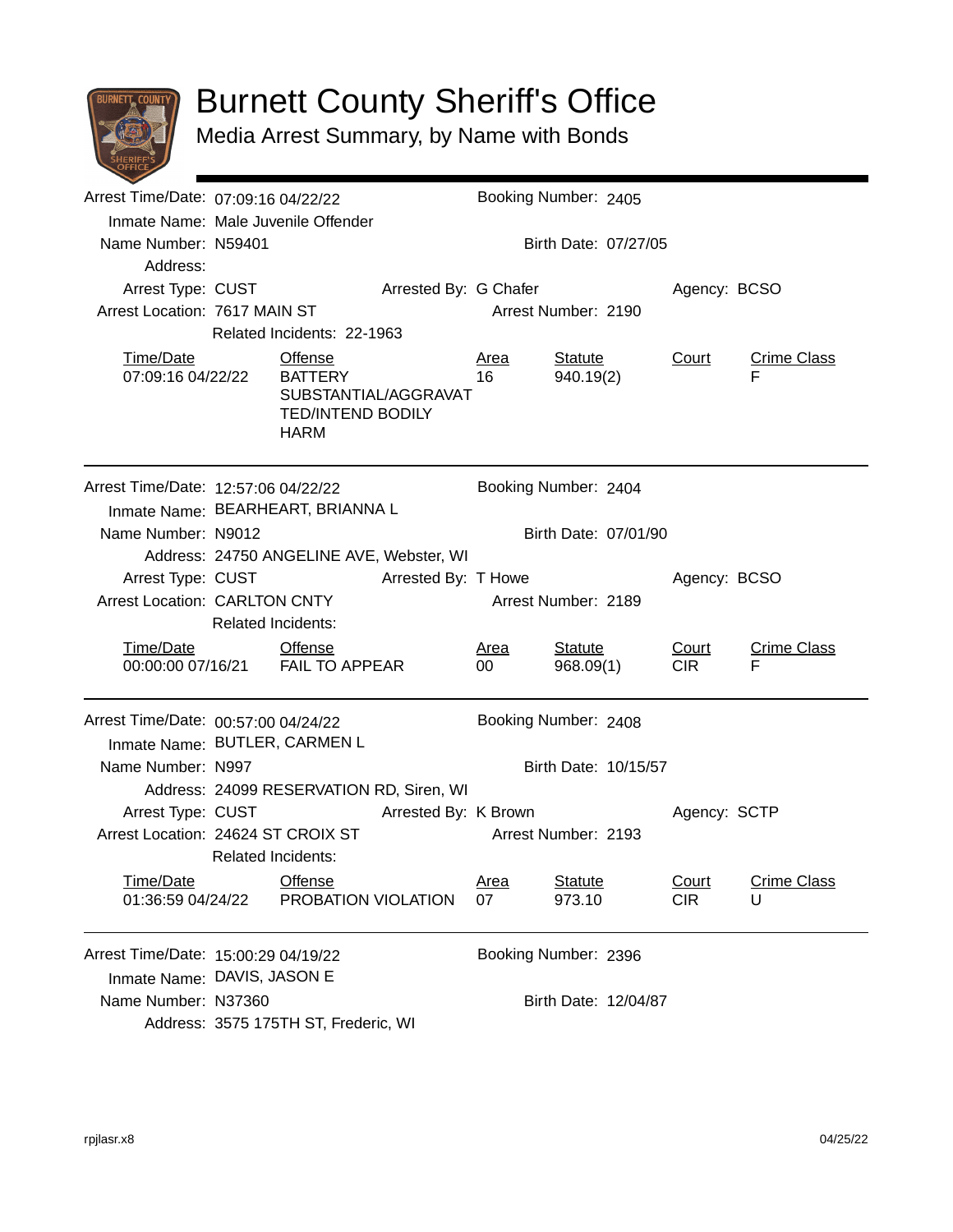| Arrest Type: CUST<br><b>Arrest Location: PROBATION</b> | Arrested By: J Henry<br><b>Related Incidents:</b> |                                                                                                                                                                                     | Arrest Number: 2181        |                                                                              | Agency: BCSO                                    |                                             |  |
|--------------------------------------------------------|---------------------------------------------------|-------------------------------------------------------------------------------------------------------------------------------------------------------------------------------------|----------------------------|------------------------------------------------------------------------------|-------------------------------------------------|---------------------------------------------|--|
| Time/Date                                              |                                                   | <b>Offense</b><br>15:01:34 04/19/22 PROBATION VIOLATION                                                                                                                             | <b>Area</b><br>09          | <b>Statute</b><br>973.10                                                     | Court<br><b>CIR</b>                             | <b>Crime Class</b><br>м                     |  |
| Arrest Time/Date: 15:46:02 04/20/22                    |                                                   | Inmate Name: HARSHMAN, JUSTIN D                                                                                                                                                     | Booking Number: 2400       |                                                                              |                                                 |                                             |  |
| Name Number: 3011                                      |                                                   |                                                                                                                                                                                     |                            | Birth Date: 09/02/87                                                         |                                                 |                                             |  |
|                                                        |                                                   | Address: 24167 ALDEN RD, Siren, WI                                                                                                                                                  |                            |                                                                              |                                                 |                                             |  |
| Arrest Type: CITE                                      |                                                   | Arrested By: ANTHONY                                                                                                                                                                | <b>OLSEN</b>               |                                                                              | Agency: WSP                                     |                                             |  |
| <b>Arrest Location: SIREN</b>                          |                                                   |                                                                                                                                                                                     |                            | Arrest Number: 2185                                                          |                                                 |                                             |  |
|                                                        | <b>Related Incidents:</b>                         |                                                                                                                                                                                     |                            |                                                                              |                                                 |                                             |  |
| Time/Date<br>00:00:00 04/23/21<br>00:00:00 04/23/21    |                                                   | <b>Offense</b><br>BAIL JUMPING - FELONY BCSO<br>00:00:00 04/23/21 Operate while Intoxicated<br>BATTERY OR THREAT TO BCSO<br>JUDGE/PROSECUTOR/LA<br>AW ENFORCEMENT<br><b>OFFICER</b> | <u>Area</u><br><b>BCSO</b> | <b>Statute</b><br>946.49(1)(B)<br>346.63(1)(A)<br>940.203(2)-<br>-AGGRAVATED | Court<br><b>CIR</b><br><b>CIR</b><br><b>CIR</b> | <b>Crime Class</b><br>F<br>$\mathsf T$<br>F |  |
|                                                        |                                                   |                                                                                                                                                                                     |                            |                                                                              |                                                 |                                             |  |
| Arrest Time/Date: 22:31:26 04/19/22                    |                                                   |                                                                                                                                                                                     |                            | Booking Number: 2397                                                         |                                                 |                                             |  |
| Inmate Name: JACKSON, LORNE J                          |                                                   |                                                                                                                                                                                     |                            |                                                                              |                                                 |                                             |  |
| Name Number: N31190                                    |                                                   |                                                                                                                                                                                     |                            | Birth Date: 10/18/89                                                         |                                                 |                                             |  |
|                                                        |                                                   | Address: 30280 N FOURTH AVE, Danbury, WI                                                                                                                                            |                            |                                                                              |                                                 |                                             |  |
|                                                        |                                                   | Arrest Type: CUST Arrested By: M Sella                                                                                                                                              |                            |                                                                              | Agency: BCSO                                    |                                             |  |
|                                                        |                                                   | Arrest Location: 7094 LOON CREEK CIRCLE                                                                                                                                             |                            | <b>Arrest Number: 2182</b>                                                   |                                                 |                                             |  |
|                                                        | <b>Related Incidents:</b>                         |                                                                                                                                                                                     |                            |                                                                              |                                                 |                                             |  |
| Time/Date<br>00:00:00 04/19/22                         |                                                   | <b>Offense</b><br><b>BATTERY SIMPLE</b>                                                                                                                                             | Area<br>16                 | Statute<br>940.19(1)                                                         | Court<br>CIR.                                   | <b>Crime Class</b><br>м                     |  |
| 22:35:18 04/19/22                                      |                                                   | ASSAULT<br>DISORDERLY CONDUCT                                                                                                                                                       | 16                         | $947.01(1)$ -<br>-ASSAULT                                                    | <b>CIR</b>                                      | M                                           |  |
| 22:36:06 04/19/22                                      |                                                   | <b>BURGLARY WITH</b>                                                                                                                                                                | 16                         | <b>SIMPLE</b><br>943.10(2)(D)                                                | <b>CIR</b>                                      | F                                           |  |
| 22:38:43 04/19/22                                      |                                                   | BATTERY TO A PERSON<br><b>BATTERY</b><br>SUBSTANTIAL/AGGRAVAT<br><b>TED/INTEND BODILY</b><br><b>HARM</b>                                                                            | 16                         | 940.19(2)                                                                    | <b>CIR</b>                                      | F                                           |  |
| 22:39:28 04/19/22                                      |                                                   | POSSESSION OF DRUG<br>PARAPHERNALIA                                                                                                                                                 | 16                         | 961.573(1)                                                                   | <b>CIR</b>                                      | U                                           |  |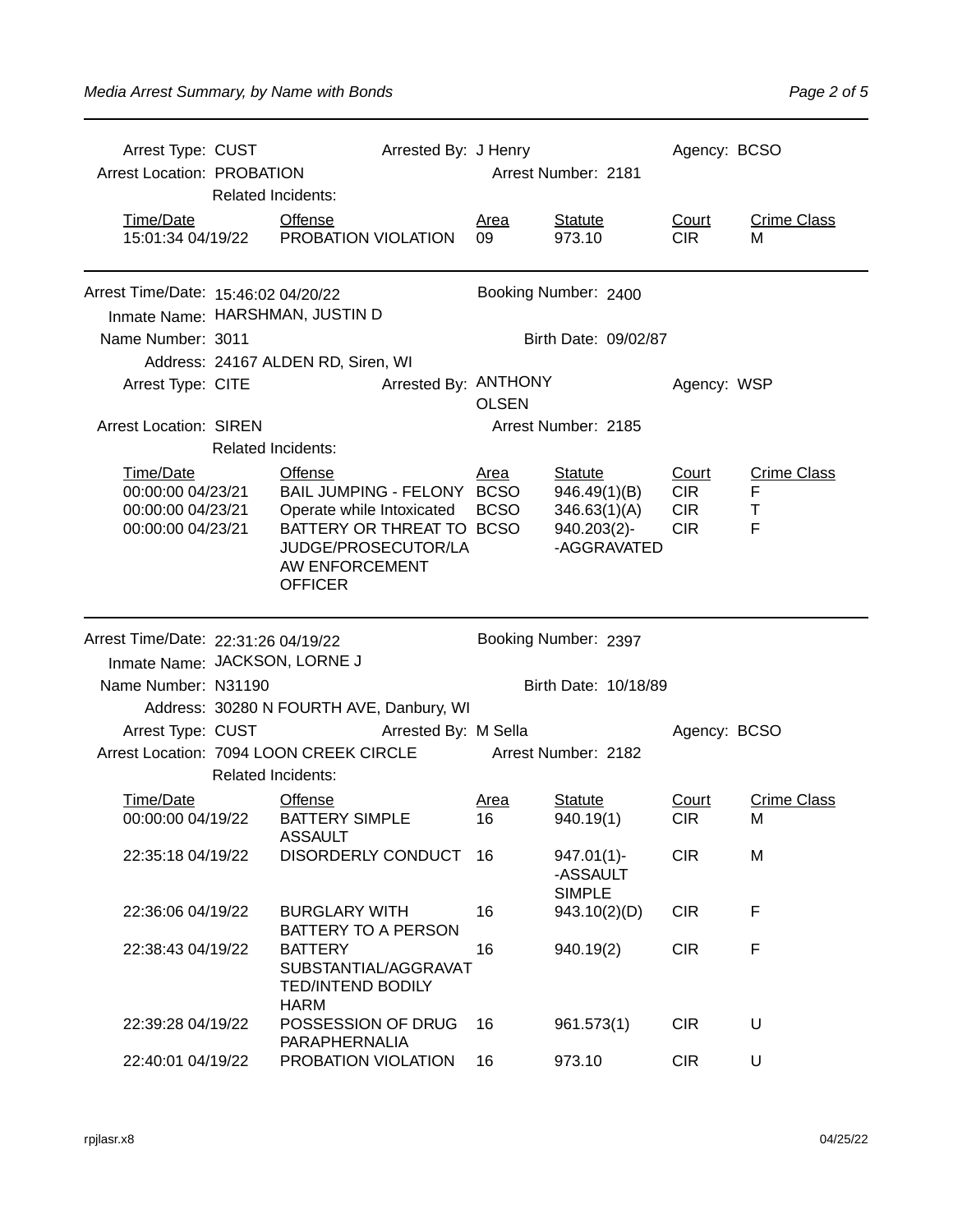| Arrest Time/Date: 16:56:23 04/20/22 |                                            |                                                       |                      | Booking Number: 2402 |                      |              |                    |  |
|-------------------------------------|--------------------------------------------|-------------------------------------------------------|----------------------|----------------------|----------------------|--------------|--------------------|--|
|                                     | Inmate Name: JONES, RILEY C                |                                                       |                      |                      |                      |              |                    |  |
| Name Number: N43182                 |                                            |                                                       |                      |                      | Birth Date: 11/18/03 |              |                    |  |
|                                     |                                            | Address: 6445 STATE ROAD 70, Siren, WI                |                      |                      |                      |              |                    |  |
| Arrest Type: CUST                   |                                            |                                                       | Arrested By: J Woody |                      |                      | Agency: BCSO |                    |  |
| Arrest Location: ROUNDABOUT         |                                            |                                                       | Arrest Number: 2186  |                      |                      |              |                    |  |
|                                     |                                            | Related Incidents: 22-1927                            |                      |                      |                      |              |                    |  |
| Time/Date                           |                                            | <b>Offense</b>                                        |                      | Area                 | Statute              | Court        | <b>Crime Class</b> |  |
|                                     | 16:57:22 04/20/22    POSSESSION OF THC     |                                                       |                      | 09                   | 961.41(3G)(E)        |              | M                  |  |
|                                     |                                            | 16:58:47 04/20/22    BAIL JUMPING - FELONY 09         |                      |                      | 946.49(1)(B)         | <b>CIR</b>   | F                  |  |
| Arrest Time/Date: 17:19:19 04/20/22 |                                            |                                                       |                      |                      | Booking Number: 2401 |              |                    |  |
| Inmate Name: LARSON, TRACY L        |                                            |                                                       |                      |                      |                      |              |                    |  |
| Name Number: 4796                   |                                            |                                                       |                      | Birth Date: 06/23/67 |                      |              |                    |  |
|                                     |                                            | Address: 1025 N SHORE DR, Luck, WI                    |                      |                      |                      |              |                    |  |
|                                     | Arrest Type: CUST Arrested By: P Carlson   |                                                       |                      |                      |                      | Agency: BCSO |                    |  |
| Arrest Location: ROUNDABOUT         |                                            |                                                       |                      | Arrest Number: 2187  |                      |              |                    |  |
|                                     | Related Incidents: 22-1927                 |                                                       |                      |                      |                      |              |                    |  |
| Time/Date                           |                                            | <b>Offense</b>                                        |                      | Area                 | Statute              | Court        | <b>Crime Class</b> |  |
|                                     |                                            | 16:26:00 04/20/22  POSSESSION OF                      |                      |                      | 961.41(3G)(AM) CIR   | F            |                    |  |
|                                     | SCHEDULE   & II<br><b>NARCOTICS</b>        |                                                       |                      |                      |                      |              |                    |  |
|                                     |                                            |                                                       |                      |                      |                      |              |                    |  |
| Arrest Time/Date: 01:12:33 04/23/22 |                                            |                                                       |                      |                      | Booking Number: 2406 |              |                    |  |
| Inmate Name: MONN, JEAN F           |                                            |                                                       |                      |                      |                      |              |                    |  |
| Name Number: N5616                  |                                            |                                                       |                      | Birth Date: 01/21/75 |                      |              |                    |  |
|                                     | Address: 25866 LHOTKA RD, Webster, WI      |                                                       |                      |                      |                      |              |                    |  |
| Arrest Type: CUST                   |                                            |                                                       | Arrested By: A Olson |                      |                      | Agency: WSP  |                    |  |
|                                     | Arrest Location: COUNTY RD F & N RIVER RD  |                                                       |                      | Arrest Number: 2191  |                      |              |                    |  |
| <b>Related Incidents:</b>           |                                            |                                                       |                      |                      |                      |              |                    |  |
| Time/Date                           |                                            | <b>Offense</b>                                        |                      | <u>Area</u>          | <b>Statute</b>       | Court        | <b>Crime Class</b> |  |
| 11:39:00 04/22/22                   |                                            | Operate while Intoxicated                             |                      | 18                   | 346.63(1)(A)         | <b>CIR</b>   | M                  |  |
| 11:39:00 04/22/22                   |                                            | POSSESSION OF DRUG                                    |                      | 18                   | 961.573(1)           | <b>CIR</b>   | U                  |  |
|                                     |                                            | PARAPHERNALIA<br>POSSESSION OF THC                    |                      |                      |                      |              |                    |  |
| 11:39:00 04/22/22                   |                                            |                                                       |                      | 18                   | 961.41(3G)(E)        | <b>CIR</b>   | M                  |  |
| Arrest Time/Date: 11:59:39 04/20/22 |                                            |                                                       |                      | Booking Number: 2399 |                      |              |                    |  |
|                                     |                                            | Inmate Name: PIJANOWSKI, JAMES J JR                   |                      |                      |                      |              |                    |  |
| Name Number: 220                    | Birth Date: 10/29/94                       |                                                       |                      |                      |                      |              |                    |  |
|                                     |                                            | Address: 26538 LAKELAND AVE N; UPPER APT, Webster, WI |                      |                      |                      |              |                    |  |
|                                     | Arrest Type: CITE<br>Arrested By: C Howell |                                                       |                      |                      |                      | Agency: BCSO |                    |  |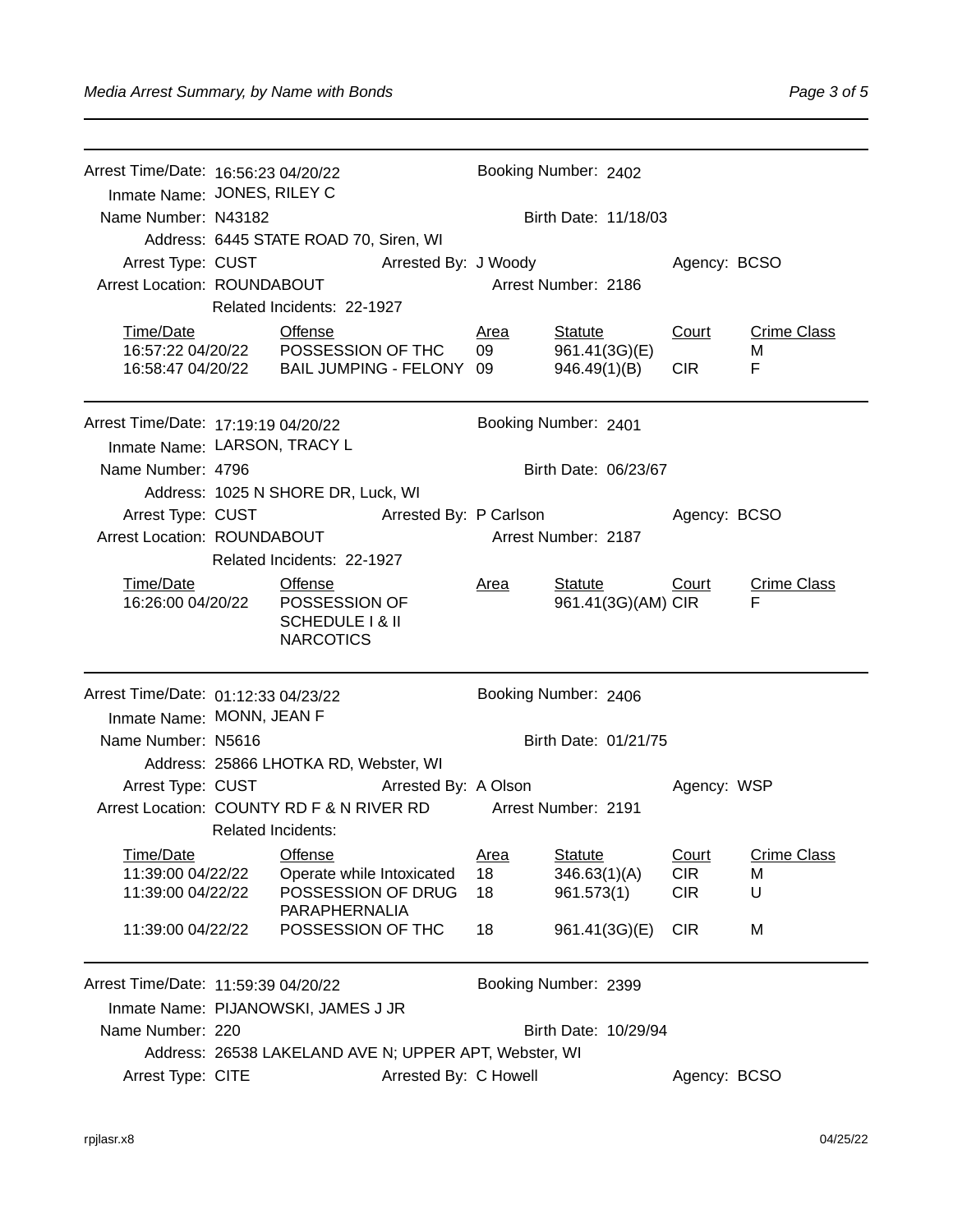| <b>Arrest Location: GOVT CENTER</b>                                                           |                                                                        |                                                  |                       | Arrest Number: 2184  |                                 |                            |                         |  |
|-----------------------------------------------------------------------------------------------|------------------------------------------------------------------------|--------------------------------------------------|-----------------------|----------------------|---------------------------------|----------------------------|-------------------------|--|
|                                                                                               |                                                                        | Related Incidents: 20-6145                       |                       |                      |                                 |                            |                         |  |
| Time/Date                                                                                     | Offense<br>00:00:00 09/17/20<br><b>CREDIT CARD -</b><br>FRAUDULENT USE |                                                  |                       | <u>Area</u>          | <b>Statute</b><br>943.41(5)(A)1 | Court<br><b>CIR</b>        | <b>Crime Class</b><br>M |  |
| 00:00:00 09/17/20                                                                             | PARTY TO CRIME -<br><b>ENHANCER</b>                                    |                                                  |                       |                      | 939.05                          | <b>CIR</b>                 | M                       |  |
| 00:00:00 09/16/20                                                                             | <b>CREDIT CARD -</b><br><b>FRAUDULENT USE</b>                          |                                                  |                       |                      | 943.41(5)(A)1                   | <b>CIR</b>                 | M                       |  |
| 00:00:00 09/16/20                                                                             |                                                                        | PARTY TO CRIME -<br><b>ENHANCER</b>              |                       |                      | 939.05                          | <b>CIR</b>                 | M                       |  |
| Arrest Time/Date: 12:28:35 04/18/22<br>Inmate Name: QUAGON, MELISSA J                         |                                                                        |                                                  |                       | Booking Number: 2395 |                                 |                            |                         |  |
| Name Number: 5708                                                                             |                                                                        |                                                  |                       |                      | Birth Date: 06/11/82            |                            |                         |  |
|                                                                                               |                                                                        | Address: 9635 NORTH FROGG ROAD, HAYWARD, WI      |                       |                      |                                 |                            |                         |  |
| Arrest Type: CUST                                                                             |                                                                        |                                                  | Arrested By:          |                      |                                 | Agency:                    |                         |  |
| <b>Arrest Location: HAYWARD</b>                                                               |                                                                        |                                                  |                       |                      | Arrest Number: 2180             |                            |                         |  |
|                                                                                               | Related Incidents:                                                     |                                                  |                       |                      |                                 |                            |                         |  |
| Time/Date                                                                                     |                                                                        | <b>Offense</b>                                   |                       | <u>Area</u>          | Statute                         | Court                      | <b>Crime Class</b>      |  |
| 00:00:00 03/26/21                                                                             |                                                                        | POSSESSION OF<br><b>METHAMPHETAMINE</b>          |                       | 00                   | 961.41(3G)(G)                   | <b>CIR</b>                 | F                       |  |
| 00:00:00 03/26/21                                                                             |                                                                        | POSSESSION OF DRUG<br>PARAPHERNALIA              |                       | 00                   | 961.573(1)                      | <b>CIR</b>                 | M                       |  |
| 00:00:00 03/07/22                                                                             |                                                                        | <b>FAIL TO APPEAR</b>                            |                       | 00                   | 968.09(1)                       | <b>CIR</b>                 | M                       |  |
| Arrest Time/Date: 22:18:00 04/24/22<br>Booking Number: 1821<br>Inmate Name: REYNOLDS, BRENT E |                                                                        |                                                  |                       |                      |                                 |                            |                         |  |
| Name Number: N1138                                                                            |                                                                        |                                                  |                       | Birth Date: 07/24/83 |                                 |                            |                         |  |
|                                                                                               | Address: 4554 SANDPOINT RD, Hertel, WI                                 |                                                  |                       |                      |                                 |                            |                         |  |
| Arrest Type: CUST                                                                             |                                                                        |                                                  | Arrested By: Barker N |                      |                                 | Agency: BCSO               |                         |  |
|                                                                                               | Arrest Location: 4554 SAND POINT RD                                    |                                                  |                       |                      | Arrest Number: 2195             |                            |                         |  |
| Related Incidents: 21-4722                                                                    |                                                                        |                                                  |                       |                      |                                 |                            |                         |  |
| Time/Date                                                                                     |                                                                        | Offense<br>00:00:00 01/12/21 PROBATION VIOLATION |                       | Area                 | <b>Statute</b><br>973.10        | <b>Court</b><br><b>CIR</b> | <b>Crime Class</b><br>U |  |
| Arrest Time/Date: 22:21:00 04/24/22                                                           |                                                                        |                                                  |                       |                      | Booking Number: 2409            |                            |                         |  |
| Inmate Name: REYNOLDS, SEAN T                                                                 |                                                                        |                                                  |                       |                      |                                 |                            |                         |  |
| Name Number: N1452                                                                            |                                                                        |                                                  |                       |                      | Birth Date: 12/11/87            |                            |                         |  |
|                                                                                               |                                                                        | Address: 4554 SANDPOINT RD, Hertel, WI           |                       |                      |                                 |                            |                         |  |
| Arrest Type: CUST                                                                             |                                                                        |                                                  | Arrested By: K Brown  | Agency: SCTP         |                                 |                            |                         |  |
|                                                                                               | Arrest Location: 4554 SAND POINT RD<br>Related Incidents:              |                                                  |                       |                      | Arrest Number: 2194             |                            |                         |  |